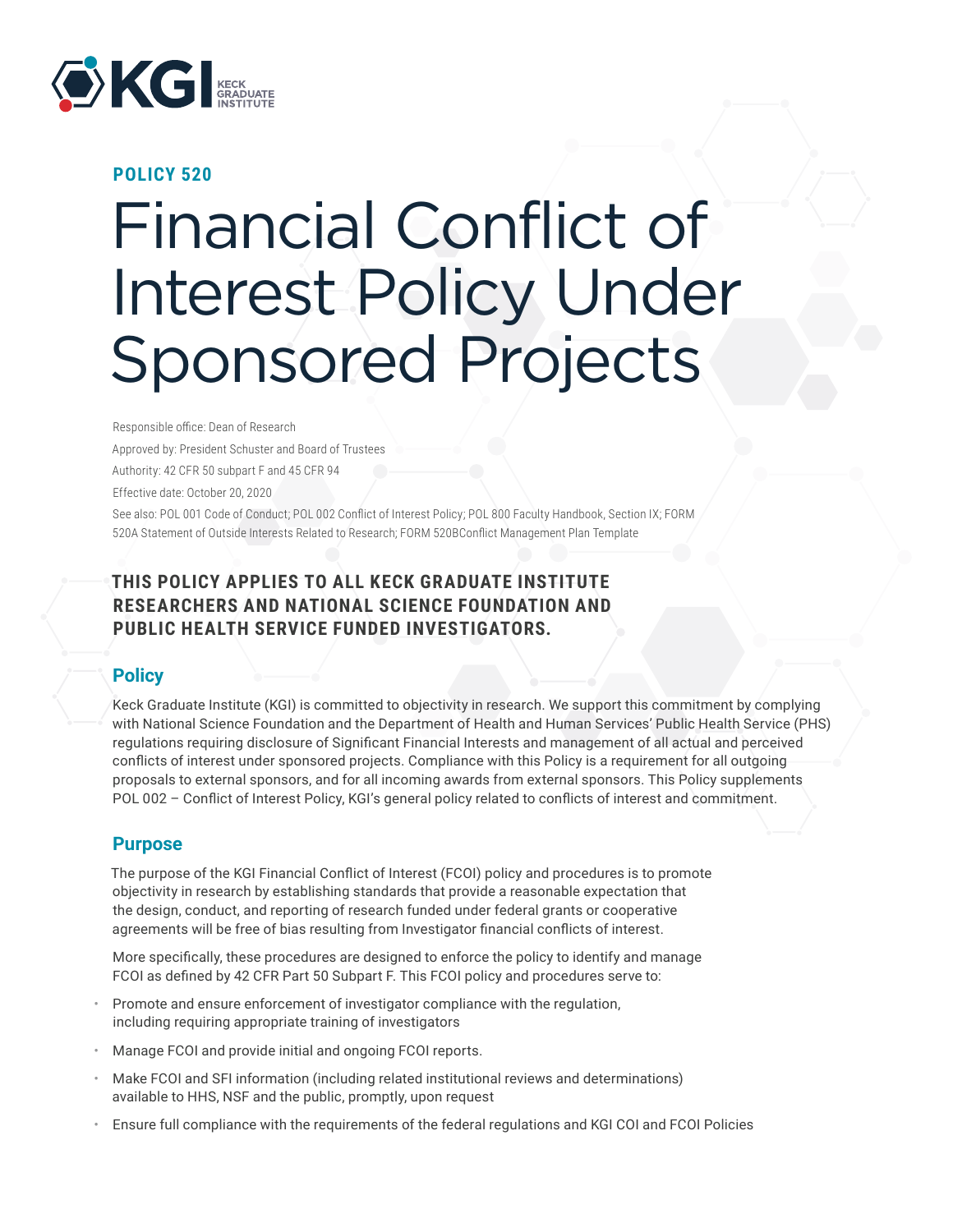

Investigators who fail to fully and truthfully disclose actual or perceived conflicts of interest or fail to comply with any stipulated plan for managing and/or eliminating the disclosed conflict are subject to the ordinary disciplinary processes of KGI, up to and including termination of employment for cause. Such actions of an Investigator also will be considered in deliberations on contract renewal and promotions. Investigators may also be subject to criminal sanctions or civil liability under Federal or state law.

# **Definitions**

**Conflict Monitoring Committee (CMC):** The CMC reviews financial conflict of interest disclosures and then works with the Investigator to formulate a management plan.

**Financial Conflict of Interest (FCOI):** A financial interest that could directly and significantly affect the design, conduct, or reporting of funded research, or the performance of duties and responsibilities performed on behalf of KGI.

**Financial Interest:** Anything of monetary value or potential monetary value received from a non-KGI domestic or foreign source that reasonably appears to be related to the individual's duties and responsibilities including, but not limited to payment from a non-KGI source, travel, stock, or intellectual property.

**Institutional Responsibilities:** An Investigator's professional responsibilities on behalf of KGI that may include research, consultation, teaching, professional practice, institutional committee memberships, and service on panels such as Institutional Review Boards (IRB) or Data and Safety Monitoring Boards.

**Investigator:** An Investigator is any person who is responsible for the design, conduct, or reporting of research funded by external sponsors, or proposed for such funding, which may include KGI faculty, staff, graduate students, undergraduate students, collaborators, consultants, subcontractors, subgrantees and subrecipients.

**Management Plan:** A plan of action to address a financial conflict of interest, which can include reducing, manage, or eliminating the financial conflict of interest, to ensure to the extent possible that the design, conduct, and reporting of research will be free from bias. The management plan may also include a retrospective review and mitigation report, if necessary.

**Public Health Service:** The Public Health Service (PHS) of the U.S. Department of Health and Human Services, and any components of the PHS to which the authority involved may be delegated including the National Institutes of Health (NIH) or as hereafter amended.

**Significant Financial Interest (SFI):** A financial interest that reasonably appears related to the Investigator's institutional responsibilities. SFI does not include salary, royalties, bonuses or other remuneration paid by KGI directly or as assignee, income from investment vehicles such as mutual funds and retirement accounts where the Investigator does not control investment decisions, or income from review panels or advisory committees for Federal or state government agencies, or Institutions of Higher Education in the U.S. or its affiliated academic teaching hospital, medical center or research institute.

#### **Further definitions are included below for PHS- and NSF-specific SFIs:**

**SFI under PHS:** A financial interest consisting of one or more of the following interests of the Investigator and those of the Investigator's spouse and dependent children:

(1) Remuneration and/or equity interest in any publically traded entity in the twelve preceding months exceeding \$5,000 per year in value. Remuneration as used in this definition consists of salary and other payments for services not otherwise identified as salary (e.g., consulting fees, honoraria, paid authorships. Equity interest as used in this definition consists of stock, stock options, or other ownership interests.

(2) Remuneration and/or equity interest in any non-publically traded entity in the twelve preceding months exceeding \$5,000 per year in value. Remuneration as used in this definition consists of salary and other payments for services not otherwise identified as salary (e.g., consulting fees, honoraria, paid authorships. Equity interest as used in this definition consists of stock, stock options, or other ownership interests.

(3) Intellectual property rights and interests upon receipt of income related to such rights or interests.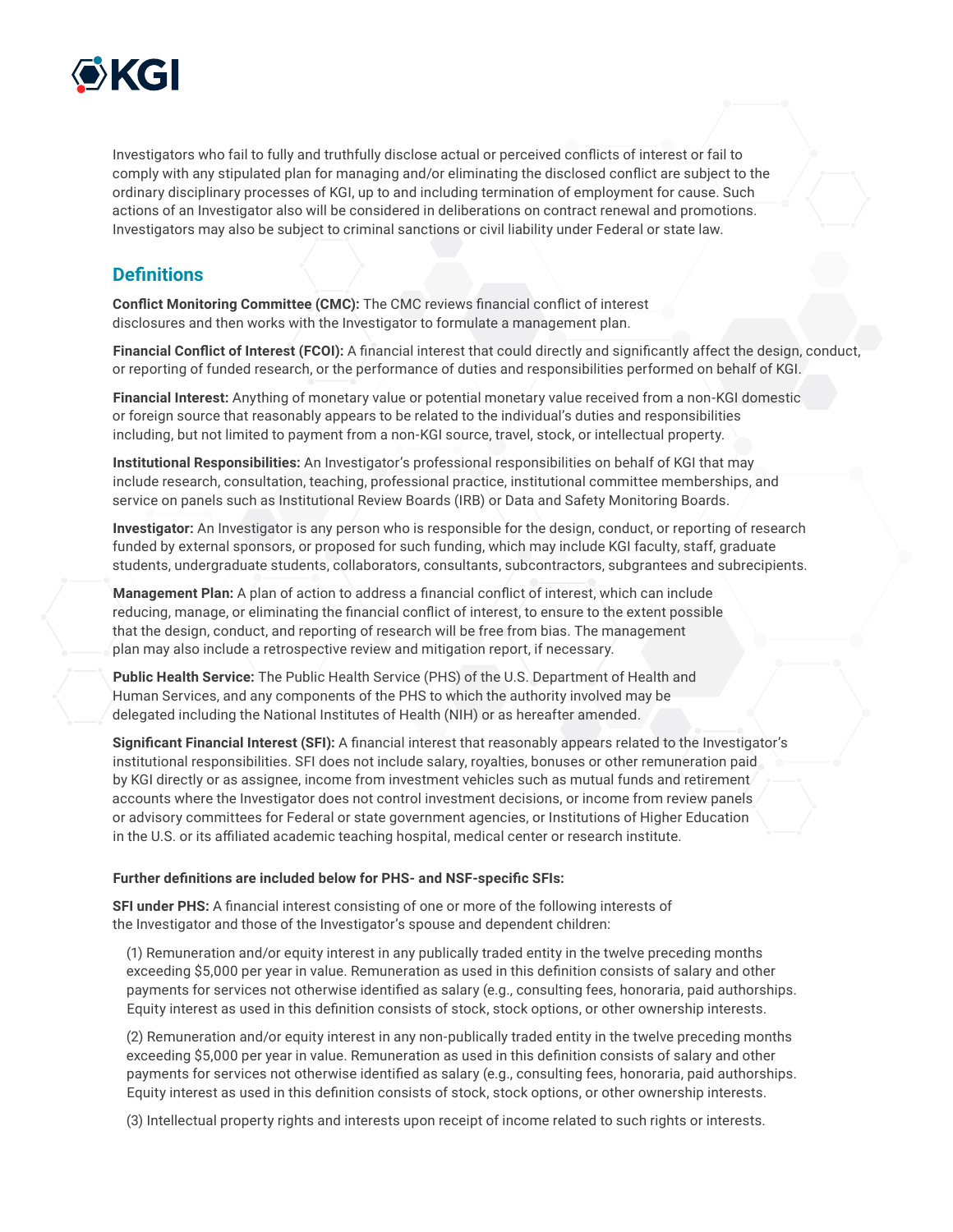

(4) All sponsored or reimbursed travel regardless of the amount paid by any entity other than KGI, the state, the Federal government, an Institution of Higher Education in the U.S. or its affiliated academic teaching hospital, medical center or research institute.

**SFI under NSF:** Anything of monetary value including, but not limited to, salary or other payments for services (e.g., honoraria, consulting service fees), equity interests (e.g., stocks, stock options), and intellectual property rights (e.g., patents, copyrights, and royalties from such rights).

SFI does NOT include:

- Salary, royalties or other compensation or remuneration from KGI;
- Ownership interests in a business if the business is an applicant under a Federal Phase 1 SBIR or STTR program;
- Income from seminars, lectures or teaching engagements sponsored by a public or non-profit entity;
- Income from review panels or advisory committees for Federal or state government agencies, or non-profit entities.
- An equity interest, when aggregated when aggregated for the Investigator and the Investigator's spouse and dependent children, meets both of the following tests: does not exceed \$10,000 in value as determined through reference to public prices or other reasonable measures of fair market value, and does not represent more than a 5% ownership interest in any single entity; or
- Salary, royalties or other payments that, when aggregated for the Investigator and the Investigator's spouse and dependent children, are not expected to exceed \$10,000 during the twelve month period.

#### **Regulatory Citations**

42 CFR 50.603 42 CFR 50.604(b), (c)(1)(i)-(iii), and (d) 42 CFR 50.604(e)(1)-(3) 42 CFR 50.604(f), (g), (h), (i), (j) 42 CFR 50.605(a)(1)-(4) and (i)-(iii), and (b) 42 CFR 50.606(a) and (c) NIH GPS 4.1.10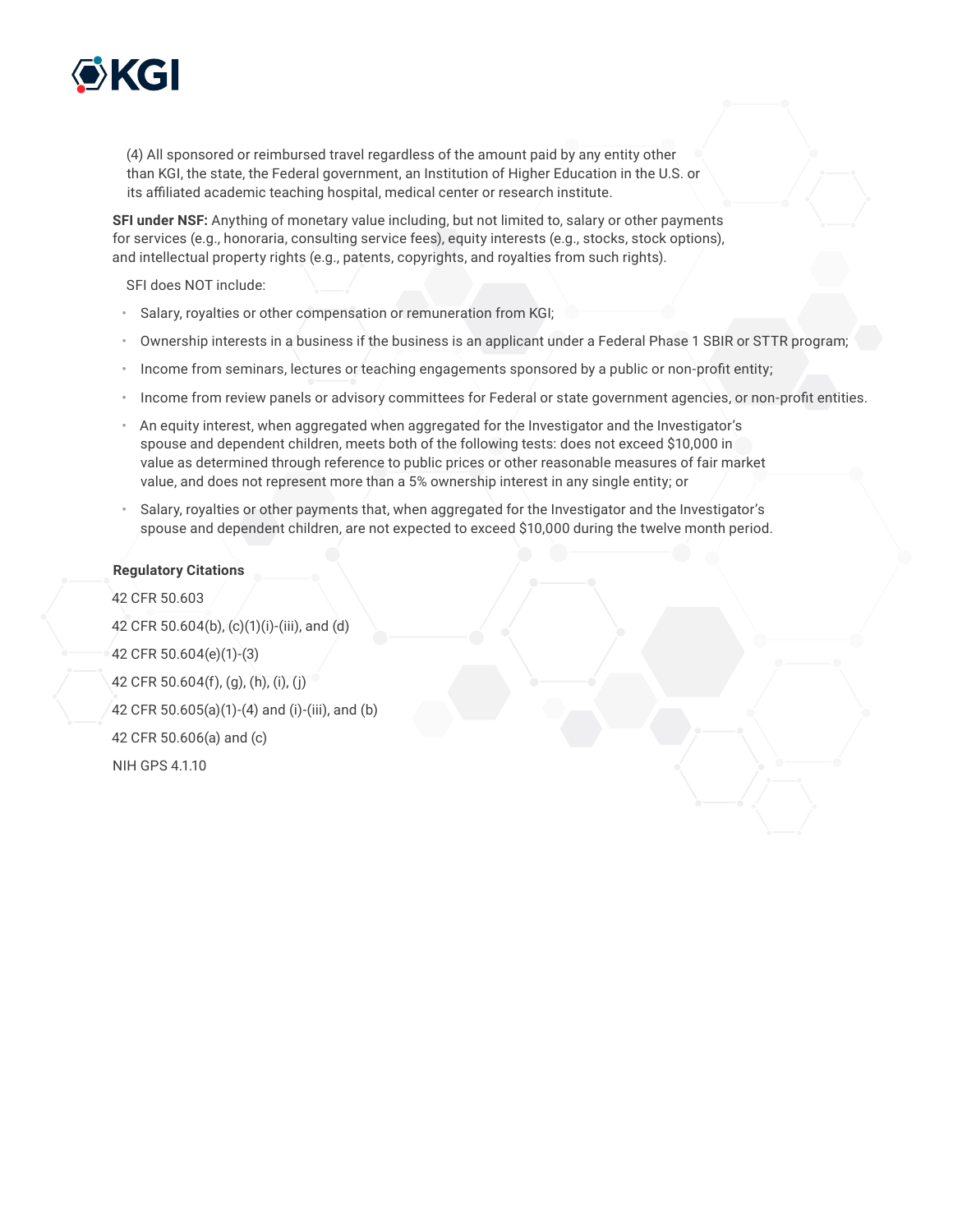

### **PROCEDURE 520**

# Reporting Financial Conflicts of Interest Under Sponsored Projects

See KGI Policy 520: Financial Conflict of Interest Policy Under Sponsored Projects

# **Disclosure**

All Investigators are required to identify and disclose SFIs before a proposal is submitted to an external sponsor, and within 30 days of identifying a new SFI. Disclosures will be required via the Office of Research & Sponsored Projects' (ORSP) Proposal Approval Form (PAF) and emailed Conflict of Interest Disclosure. Disclosures are also required annually via KGI's Conflict of Interest Survey.

#### **Review**

At the time of award, KGI's ORSP Director will re-certify the SFI with the Investigator, and send an email communication to KGI's Conflict Monitoring Committee for review. If the CMC determines that a management plan is needed to eliminate or mitigate the SFI, it will work with the Investigator to create one. For federally funded awards, KGI's ORSP Director will submit an FCOI disclosure as prescribed by the regulations.

# **Training**

All Investigators supported by NSF or PHS will complete FCOI training:

- Prior to engaging in research related to any NSF- or PHS-funded grant;
- At least every four years while funded;
- Immediately, if:
	- KGI revises its COI policy affecting requirements of Investigators
	- An Investigator is new to KGI or new to an externally sponsored project
	- An Investigator is not in compliance with this Policy or a prescribed management plan

The Investigator will be responsible for ensuring that all other project Investigators have undergone the required training prior to engaging in any federally funded project.